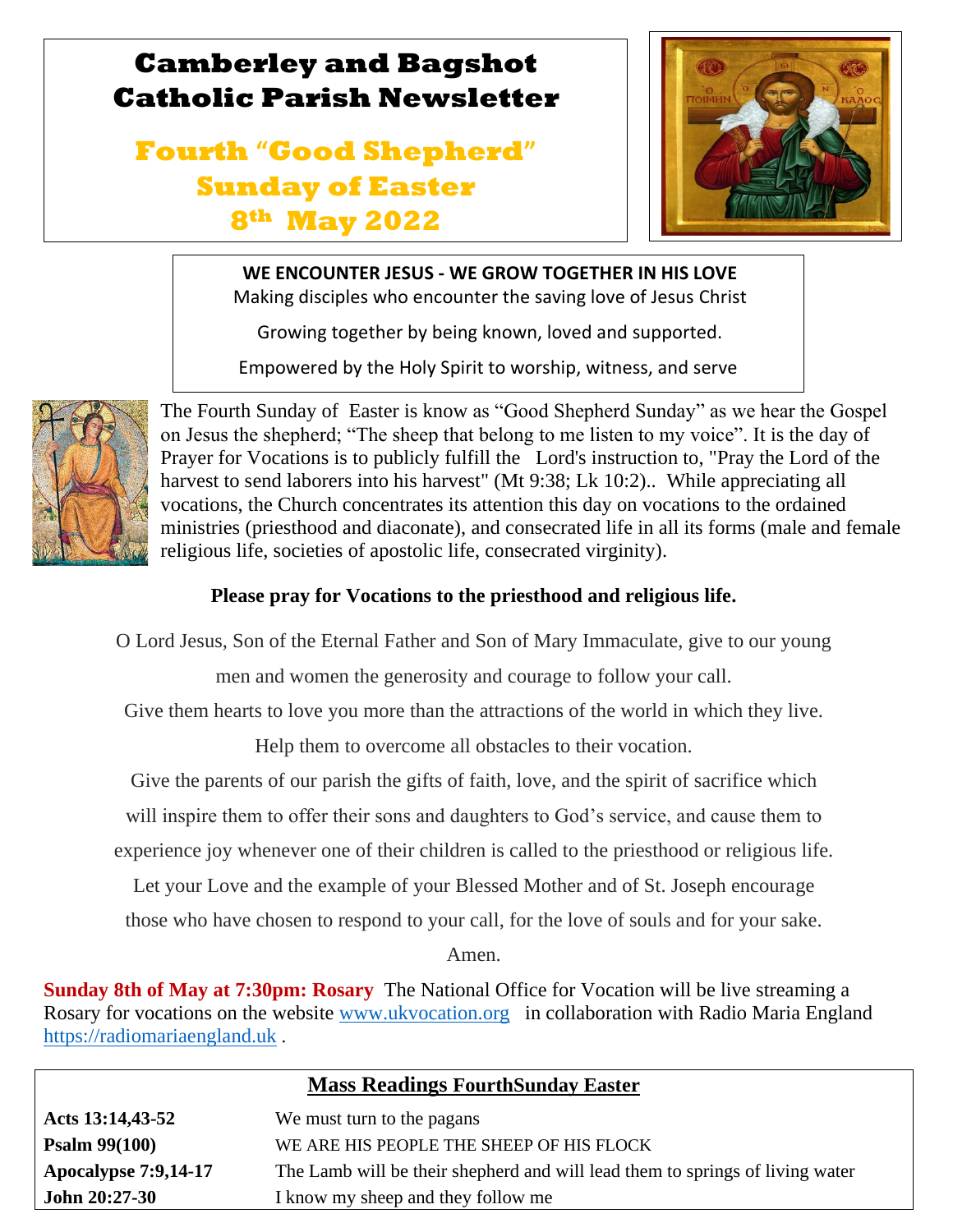## **Parish Timetable**

Holy Mass is broadcast live on the *[Camberley & Bagshot Catholic Parish Facebook Page](https://www.facebook.com/Camberley-Bagshot-Catholic-Parish-102099478101801/)*

| Saturday 7 <sup>th</sup> May                   | 9.00am             | Adoration, Rosary & Confessions St Tarcisius Church                         |  |  |
|------------------------------------------------|--------------------|-----------------------------------------------------------------------------|--|--|
| <b>First Saturday</b>                          | 10.00am            | Holy Mass St Tarcisius Church<br>Cecil D'Ancona RIP                         |  |  |
|                                                | 10.30am            | <b>First Saturday meditations</b>                                           |  |  |
| 4th "Good Shepherd"                            |                    |                                                                             |  |  |
| <b>Sunday of Easter</b>                        | 5.00pm             | Confessions SS Peter & John Church                                          |  |  |
|                                                | 5.30pm             | Vigil Mass<br>SsPeter & John Church<br>Gonzola DeSouza RIP                  |  |  |
| Sunday 8th May                                 | 9.15am             | Sunday Mass St Tarcisius Church<br><b>Neil MacDonald Intentions</b>         |  |  |
|                                                | 11.15am            | Sunday Mass Christ the King Church                                          |  |  |
| 4th "Good Shepherd"<br><b>Sunday of Easter</b> |                    |                                                                             |  |  |
|                                                |                    | Retring collection for the Education of Future Priests                      |  |  |
| Monday 9th May                                 | 9.15am             | Morning Prayer Christ the King Church                                       |  |  |
| $4th$ week of Easter                           | 9.30am             | Christ the King Church<br><b>Holy Mass</b><br><b>Anna Gawlik Intentions</b> |  |  |
|                                                | 6.00 <sub>pm</sub> | Live streamed Rosary                                                        |  |  |
| Tuesday 10th May                               | 9.15am             | Morning Prayer St Tarcisius Church                                          |  |  |
| $4th$ week of Easter                           | 9.30am             | <b>St Tarcisius Church</b><br><b>Holy Mass</b><br>Robert Parsons RIP        |  |  |
| Wed 11 <sup>th</sup> May                       | 9.15am             | Morning Prayer St Tarcisius Church                                          |  |  |
| $4th$ week of Easter                           | 9.30am             | <b>St Tarcisius Church</b><br><b>Holy Mass</b>                              |  |  |
|                                                | 10-12 noon         | Adoration of the Blessed Sacrament                                          |  |  |
| Thursday 12th May                              |                    | <b>No Mass</b>                                                              |  |  |
| Friday 13th May                                | 9.15am             | Morning Prayer Ss Peter & John Church                                       |  |  |
| Our Lady of Fatima                             | 9.30am             | <b>Holy Mass</b><br>Ss Peter & John Church                                  |  |  |
|                                                |                    | Rosary in the hall after Mass                                               |  |  |
|                                                | 7.30pm             | Friday Youth Club at St Tarcisius Hall                                      |  |  |
| Saturday 14th May                              | 9.00am             | Adoration, Rosary & Confessions St Tarcisius Church                         |  |  |
| <b>St Matthias Apostle</b>                     | 10.00am            | Holy Mass St Tarcisius Church                                               |  |  |
|                                                |                    |                                                                             |  |  |
| 5th Sunday of Easter                           | 5.00pm             | Confessions SS Peter & John Church                                          |  |  |
|                                                | 5.30pm             | Vigil Mass<br>SsPeter & John Church<br>Michael Cox RIP                      |  |  |
| Sunday 15 <sup>th</sup> May                    | 9.15am             | Sunday Mass St Tarcisius Church<br><b>Brian Potter RIP</b>                  |  |  |
|                                                | 11.15am            | Sunday Mass Christ the King Church                                          |  |  |
| 4th "Good Shepherd"<br><b>Sunday of Easter</b> |                    |                                                                             |  |  |
|                                                | 3.00 <sub>pm</sub> | New parishioner Tea Party Ss Peter & John Hall                              |  |  |

'**My ChurchSuite'** is a database system by which parishioners are able to manage their own personal details and sign up for events. Please register at<https://cbparish.co.uk/cs-parishdatabase>



**Youth Alpha on Zoom first Friday of the months at 7.30pm** (young people in school years 7&8) The next meetings are  $6<sup>th</sup>$  May, 3<sup>rd</sup> June and 1<sup>st</sup> July. Contact Fr Paul or Sandie for the Zoom link

**Trinity Troopers Youth Club –** (Children in school years 4-7) Friday 13th May 7.30pm – 8.45pm at St Tarcisius Hall Thursday 2nd June 7.00pm Bowling night Friday 8th July 7.30pm – 8.45pm at St Tarcisius Hall contact Fr Paul [paul.turner@abdiocese.org.uk](mailto:paul.turner@abdiocese.org.uk) 

**Pray For Camberley** There will be a Churches Together in Camberley event to commence the "Prayer for Camberley" initative. It will take place on Wednesday 25<sup>th</sup> May 7.30pm at St Michaels Church, London Road Camberkey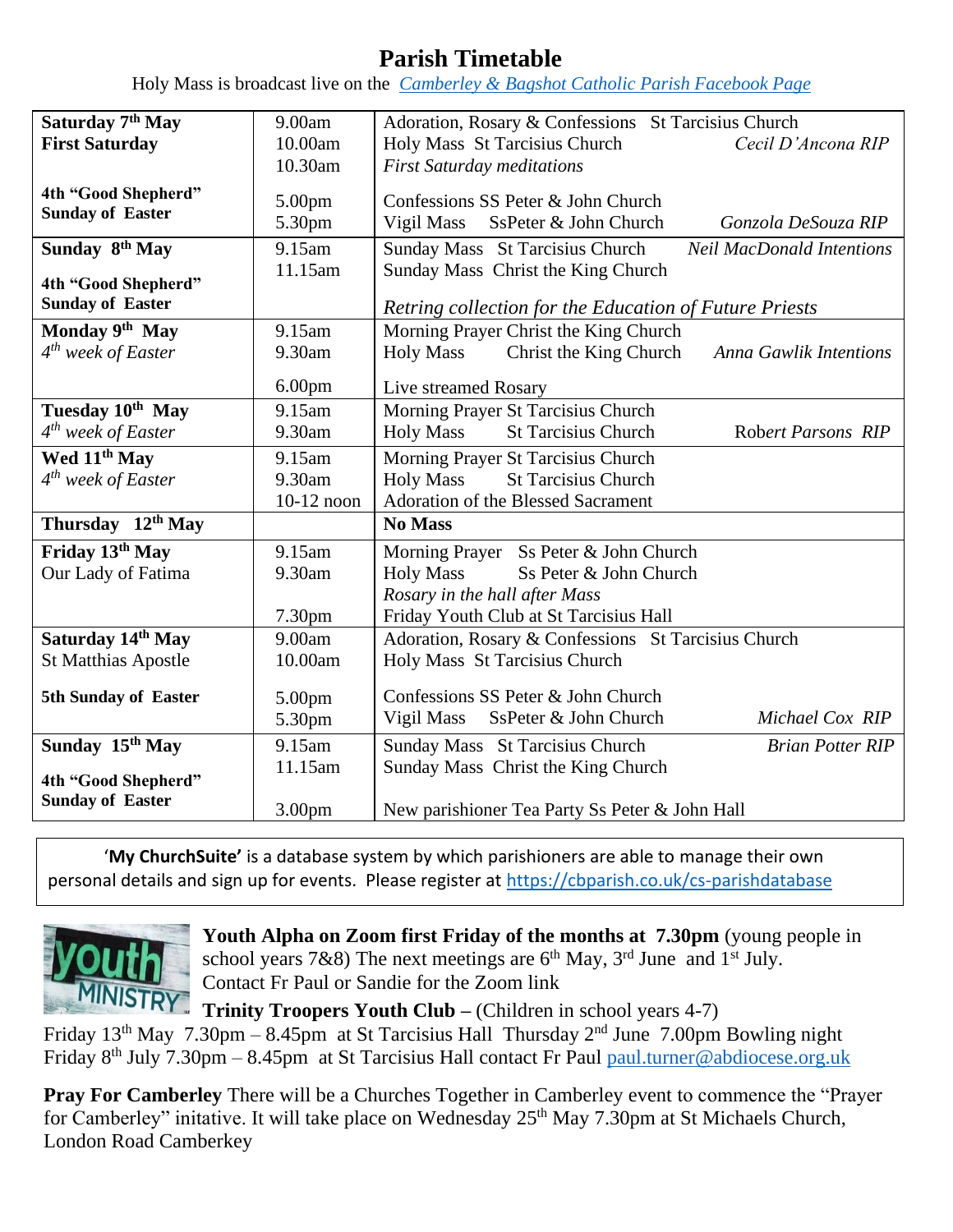The **annual Grandparents' Pilgrimage to West Grinstead takes place Wednesday 8 June, 11am-3pm**. This popular occasion offers a day of sharing and prayer with other Grandparents, led by Bishop please bring a packed lunch. The day is free to attend, to sign up please click below [https://abdiocese.churchsuite.com/events/xjgcawdc?ct=t\(EMAIL\\_CAMPAIGN\\_2\\_17\\_2022\\_14\\_56\\_COP](https://abdiocese.churchsuite.com/events/xjgcawdc?ct=t(EMAIL_CAMPAIGN_2_17_2022_14_56_COPY_02)&mc_cid=588fe24b66&mc_eid=1f942c9333) [Y\\_02\)&mc\\_cid=588fe24b66&mc\\_eid=1f942c9333](https://abdiocese.churchsuite.com/events/xjgcawdc?ct=t(EMAIL_CAMPAIGN_2_17_2022_14_56_COPY_02)&mc_cid=588fe24b66&mc_eid=1f942c9333)

The **Requiem Mass** for Margaret McCormick RIP: 11am Wed 18th May at St Tarcisius Church The Requiem Mass for Kitty Smith RIP; 12 noon Thursday 19<sup>th</sup> May at Christ the King Church



**Alpha** is those who are seeking or growing in faith. We also invite existing members of the parish to participate so as to be better able to invite future "Guests". It will run on zoom **from Tuesday 10th May** til 3rd July 8pm –

9.30pm including a "face to face" Saturday event of the  $2<sup>nd</sup>$  July.

To sign up for Alpha contact the Parish office or go to <https://www.cbparish.co.uk/parish-calendar>



**The Diocesan course Invited II 'Growing in Faith'** 

This second episode of Invited II begins to help us understand how we might be transformed by the gifts that God has given us, and how this can help us to build the kingdom of God. <https://www.youtube.com/watch?v=gU4DsNIpgH0&t=331s>

The Week Four film "Struggles" will be available online from Monday 9<sup>th</sup> May

## **Financial Giving to the Parish**

- Monthly Standing Orders can be set up using online banking or by writing to your bank **Bank: HSBC Account name: RCD A&B Camberley and Bagshot Parish Account number: 31077368 Sort code: 40 05 20**
- Cheques, made payable to **'The Camberley and Bagshot Catholic Parish'**, please write "Parish Offering" on the back of the cheque and send to the Parish Office.
- If you are a taxpayer you can contribute to the Parish via the **Gift Aid scheme.** If you would like find out more about the Gift Aid Scheme, or you need numbered envelopes, please phone Roger Woodham on 01276 29037.

#### **Collections**

**7 th/8th May –** The education of future priests  $14<sup>th</sup>/15<sup>th</sup>$  – The Missionary Endeavour of the Diocese

## **A** the **ASCENT**

**Raising up a generation** of Catholic disciples who pray and impact their localities with the Gospel

**Discover** [theASCENT](https://eur02.safelinks.protection.outlook.com/?url=https%3A%2F%2Fabdiocese.us9.list-manage.com%2Ftrack%2Fclick%3Fu%3D6ad3715cf61665df736c264a6%26id%3D4861406d37%26e%3D1f942c9333&data=05%7C01%7Cpaul.turner%40abdiocese.org.uk%7C2f8848936ef242845a2e08da29346a99%7C2bf5dbc217ef4efca1c9ab2dc4edefd0%7C0%7C0%7C637867602342969345%7CUnknown%7CTWFpbGZsb3d8eyJWIjoiMC4wLjAwMDAiLCJQIjoiV2luMzIiLCJBTiI6Ik1haWwiLCJXVCI6Mn0%3D%7C3000%7C%7C%7C&sdata=qi%2FAODRUKdj4J3NEetxZo%2FttXs766XNH4hgUy1dsgtU%3D&reserved=0)**, Wednesday 11 or Tuesday 24 May, 7.30pm - 8.30pm**. **theASCENT gathers young people aged 14-18 to learn and pray together, and to be equipped to go and impact the Church where you live.** Join us online to meet the ASCENT team, talk to participants. To find out more contact our Youth [Adviser](mailto:lizzie.wakeling@abdiocese.org.uk?subject=ASCENT) [Lizzie](mailto:lizzie.wakeling@abdiocese.org.uk?subject=ASCENT) lizzie.wakeling@abdiocese.org.uk

**The Sussex Branch of the Catholic Medical Association (**[CMA](https://eur02.safelinks.protection.outlook.com/?url=https%3A%2F%2Fabdiocese.us9.list-manage.com%2Ftrack%2Fclick%3Fu%3D6ad3715cf61665df736c264a6%26id%3D24989c713a%26e%3D1f942c9333&data=05%7C01%7Cpaul.turner%40abdiocese.org.uk%7C2f8848936ef242845a2e08da29346a99%7C2bf5dbc217ef4efca1c9ab2dc4edefd0%7C0%7C0%7C637867602342969345%7CUnknown%7CTWFpbGZsb3d8eyJWIjoiMC4wLjAwMDAiLCJQIjoiV2luMzIiLCJBTiI6Ik1haWwiLCJXVCI6Mn0%3D%7C3000%7C%7C%7C&sdata=lzfwkrtJA9CfvRL6bNbzy%2F%2FZrYJr9LsKOeiH4IOH4ho%3D&reserved=0)**) Spring Meeting, Saturday 7 May 10am-3pm.** Mass, Adoration and confession at Arundel Cathedral followed by talks and discussion on: healing in the Bible, palliative care and current legislative issues. Inc. lunch and refreshments. [Register](https://eur02.safelinks.protection.outlook.com/?url=https%3A%2F%2Fabdiocese.us9.list-manage.com%2Ftrack%2Fclick%3Fu%3D6ad3715cf61665df736c264a6%26id%3Def155171b6%26e%3D1f942c9333&data=05%7C01%7Cpaul.turner%40abdiocese.org.uk%7C2f8848936ef242845a2e08da29346a99%7C2bf5dbc217ef4efca1c9ab2dc4edefd0%7C0%7C0%7C637867602342969345%7CUnknown%7CTWFpbGZsb3d8eyJWIjoiMC4wLjAwMDAiLCJQIjoiV2luMzIiLCJBTiI6Ik1haWwiLCJXVCI6Mn0%3D%7C3000%7C%7C%7C&sdata=sQhmzilqbPgtWlas0fpCGeTKw5%2B%2FRN%2BsYBibWw4W%2BWo%3D&reserved=0) your [place](https://eur02.safelinks.protection.outlook.com/?url=https%3A%2F%2Fabdiocese.us9.list-manage.com%2Ftrack%2Fclick%3Fu%3D6ad3715cf61665df736c264a6%26id%3Def155171b6%26e%3D1f942c9333&data=05%7C01%7Cpaul.turner%40abdiocese.org.uk%7C2f8848936ef242845a2e08da29346a99%7C2bf5dbc217ef4efca1c9ab2dc4edefd0%7C0%7C0%7C637867602342969345%7CUnknown%7CTWFpbGZsb3d8eyJWIjoiMC4wLjAwMDAiLCJQIjoiV2luMzIiLCJBTiI6Ik1haWwiLCJXVCI6Mn0%3D%7C3000%7C%7C%7C&sdata=sQhmzilqbPgtWlas0fpCGeTKw5%2B%2FRN%2BsYBibWw4W%2BWo%3D&reserved=0) here